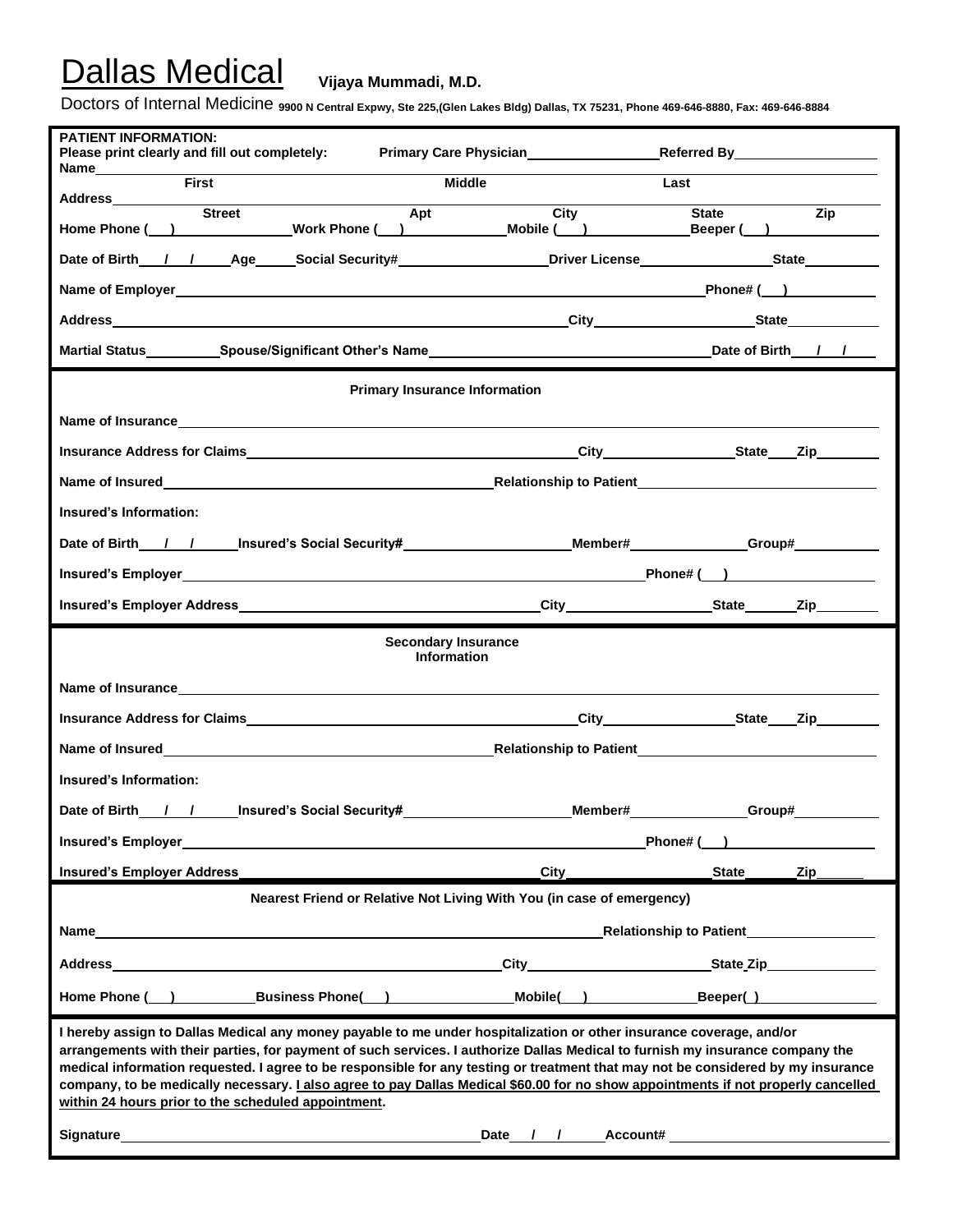Dallas Medical **Vijaya Mummadi, M.D., Rachel Jaison, FNP**

Doctors of Internal Medicine

**9900 N Central Expwy Ste 225(Glen Lakes Bldg) Dallas, TX 75231, Phone 469-646-8880, Fax: 469-646-8884**

### **NEW PATIENT HISTORY FORM**

|                                                                                                                                                                                                                             |                                        |                                                                                                                               | DOB: _________                                                                                           |                     |                      |
|-----------------------------------------------------------------------------------------------------------------------------------------------------------------------------------------------------------------------------|----------------------------------------|-------------------------------------------------------------------------------------------------------------------------------|----------------------------------------------------------------------------------------------------------|---------------------|----------------------|
| <b>Social History</b>                                                                                                                                                                                                       |                                        | Smoking/Tobacco use: Yes/No Number of packs per day: ____ [] Quit When? _____ Never Smoked _____                              |                                                                                                          |                     |                      |
|                                                                                                                                                                                                                             |                                        |                                                                                                                               |                                                                                                          |                     |                      |
|                                                                                                                                                                                                                             |                                        | Number of alcoholic drinks/day on average: ______ Number of caffeinated drinks/day on average: _____                          |                                                                                                          |                     |                      |
| Drug abuse: Yes/ No                                                                                                                                                                                                         |                                        |                                                                                                                               |                                                                                                          |                     |                      |
|                                                                                                                                                                                                                             |                                        | Marital Status: [] Married [] Single [] Divorced [] Widowed [] Partnered                                                      |                                                                                                          |                     |                      |
| Occupation: __________________________                                                                                                                                                                                      |                                        |                                                                                                                               |                                                                                                          |                     |                      |
|                                                                                                                                                                                                                             |                                        | Residence: circle one: Home / Apartment / Assisted Living / Long Term Care / Memory Care                                      |                                                                                                          |                     |                      |
| Do you exercise regularly? Yes/No                                                                                                                                                                                           |                                        |                                                                                                                               |                                                                                                          |                     |                      |
| Memory impairment Yes/No<br>Hearing impairment Yes/No<br>Yes/No<br>Snoring<br>Falls<br>Do You Drive                                                                                                                         | Yes/No<br>Yes/No                       | Hearing Aid <b>Sandale Street Street</b><br>Daytime sleepiness<br>Number of fall in 1 year: _____<br><b>Vision impairment</b> | Yes/No<br>Yes/No<br>Yes/No                                                                               |                     |                      |
| Living will/Advance directives Yes/No<br>Medical Power of Attorney Yes/No<br>DNR (Do not resuscitate) Yes/No                                                                                                                |                                        |                                                                                                                               |                                                                                                          |                     |                      |
| Have you ever received a blood transfusion?<br>Do you have a carbon monoxide detector?                                                                                                                                      |                                        | Yes/No<br>Yes/No                                                                                                              | Do you have any tattoos?<br>Do you wear a seat-belt?                                                     |                     | Yes/No<br>Yes/No     |
|                                                                                                                                                                                                                             |                                        |                                                                                                                               |                                                                                                          |                     |                      |
|                                                                                                                                                                                                                             |                                        | Sexual partners: Male [] Female [] Sexually transmitted infections: ____________________                                      | Date of last eye exam/diabetic eye exam: ___________<br>Date of last dental exam:                        |                     |                      |
| <b>Sexual Health History</b><br><b>Preventive Health History</b><br>Date of last bone density scan: __________<br>Date of last skin exam:<br>Date of last cardiac stress test: __________<br>Diabetic foot exam: __________ |                                        |                                                                                                                               | Colorectal cancer screening: [] colonoscopy                                                              |                     |                      |
| Immunizations:<br>[ ] Flu Vaccine<br>[] Pneumonia Vaccine Date: __________<br>[] Tetanus Vaccine                                                                                                                            | Date: ___________<br>Date: ___________ |                                                                                                                               | [] Shingles Vaccine<br>[] Cervical Cancer Vaccine<br>[] Hepatitis B Vaccine                              | [] stool for occult |                      |
| Women:<br>Number of pregnancies: ___<br>Date of last PAP smear:<br>Date of last mammogram: ________<br>Do you perform regular self-breast exams?                                                                            |                                        | Number of miscarriages:<br>$[]$ Yes                                                                                           | Have you had an abnormal PAP smear? [] Yes<br>Have you had an abnormal mammogram? [ ] Yes<br>$[$ $]$ No  |                     | $[ ]$ No<br>$[ ]$ No |
| Men:<br>Date of last rectal exam: _________<br>Date of last PSA: __________                                                                                                                                                 |                                        |                                                                                                                               | Have you had as abnormal PSA level? [] Yes [] No<br>Do you perform regular self-testicular exams? [] Yes | [ ] No              |                      |

Patient Signature: \_\_\_\_\_\_\_\_\_\_\_\_\_\_\_\_\_\_\_\_\_\_\_\_\_\_\_\_\_\_\_\_\_\_\_\_\_ Date: \_\_\_\_\_\_\_\_\_\_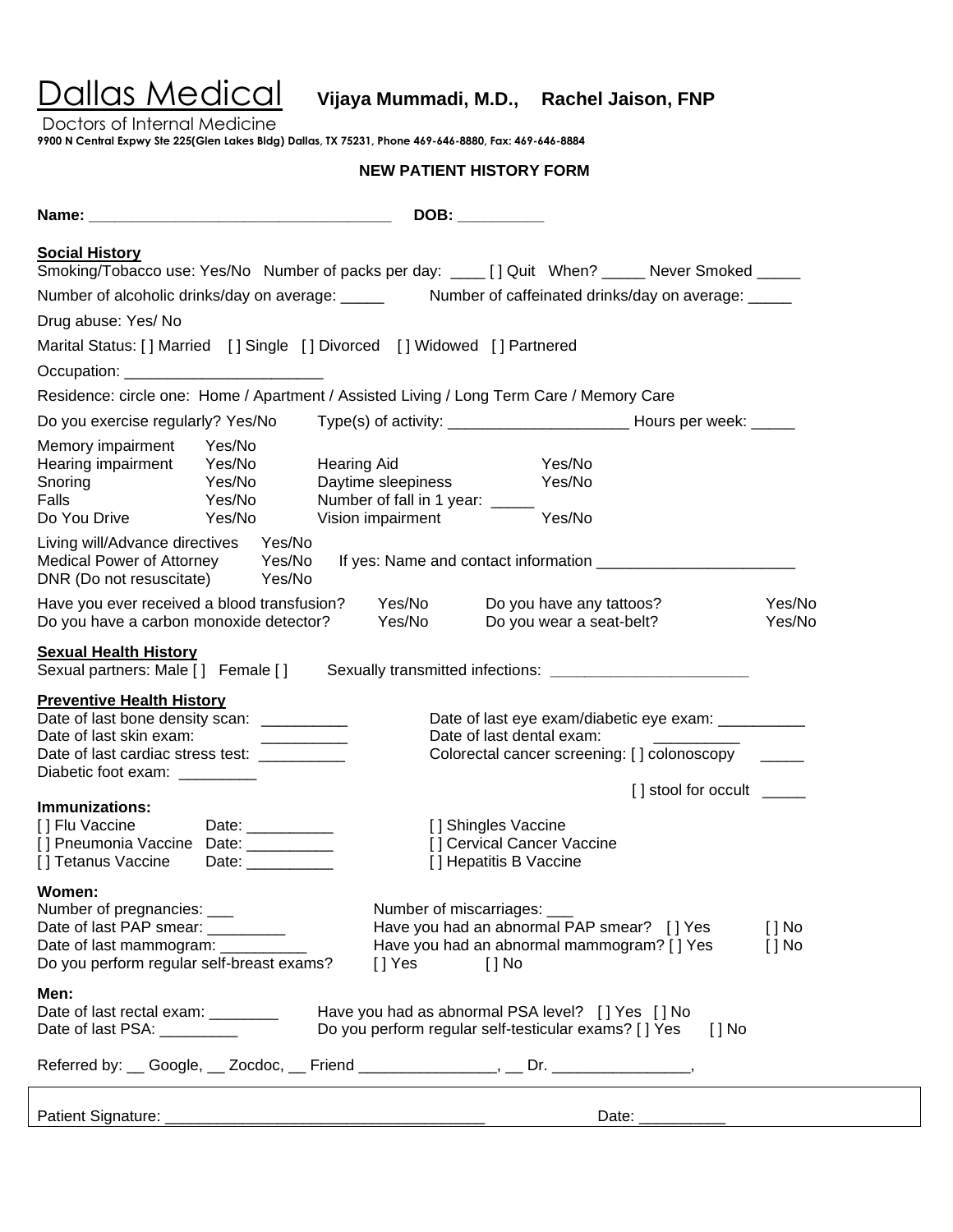Doctors of Internal Medicine **9900 N Central Expwy Ste 225 (Glen Lakes Bldg), Dallas, TX 75231, Phone 469-646-8880, Fax: 469-646-8884**

### **NEW PATIENT HISTORY FORM**

**Note: This is a confidential record and will be kept in your doctor's office. Information contained here will not be released to anyone without your authorization to do so**.

**Name: DOB:** 

#### **Medical History**

ALL medications and supplements taken regularly: [ ] Separate list attached

| Drug Name | Dose | # Times / day | Drug Name | Dose | # Times / day |
|-----------|------|---------------|-----------|------|---------------|
|           |      |               |           |      |               |
|           |      |               |           |      |               |
|           |      |               |           |      |               |
|           |      |               |           |      |               |
|           |      |               |           |      |               |
|           |      |               |           |      |               |
|           |      |               |           |      |               |
|           |      |               |           |      |               |

| Allergies to medications: | [] No known drug allergies | [] Separate list attached |          |
|---------------------------|----------------------------|---------------------------|----------|
| Drug                      | Reaction                   | Drug                      | Reaction |
|                           |                            |                           |          |
|                           |                            |                           |          |

| Previous surgeries: |                 | ] Separate list attached |                 |
|---------------------|-----------------|--------------------------|-----------------|
| Date                | Type of surgery | Date                     | Type of surgery |
|                     |                 |                          |                 |
|                     |                 |                          |                 |
|                     |                 |                          |                 |

|      | Previous hospitalizations not including surgeries |      | [] Separate list attached |
|------|---------------------------------------------------|------|---------------------------|
| Date | Reason                                            | Date | Reason                    |
|      |                                                   |      |                           |
|      |                                                   |      |                           |

|      | All medical problems: |      | [] Separate list attached |      |         |
|------|-----------------------|------|---------------------------|------|---------|
| Date | Problem               | Date | Problem                   | Date | Problem |
|      |                       |      |                           |      |         |
|      |                       |      |                           |      |         |
|      |                       |      |                           |      |         |
|      |                       |      |                           |      |         |
|      |                       |      |                           |      |         |

### **Family History**

History of disease in family (blood relatives only):

| <b>Disease</b>         | Relation | Age diagnosed | <b>Disease</b>      | Relation | Age diagnosed |
|------------------------|----------|---------------|---------------------|----------|---------------|
| [] Colon Cancer        |          |               | 1 Diabetes          |          |               |
| [ ] Breast Cancer      |          |               | [ ] Heart Disease   |          |               |
| [] Ovarian Cancer      |          |               | I I Stroke          |          |               |
| [] Prostate Cancer     |          |               | [] High Cholesterol |          |               |
| [] High Blood Pressure |          |               | 1 Other             |          |               |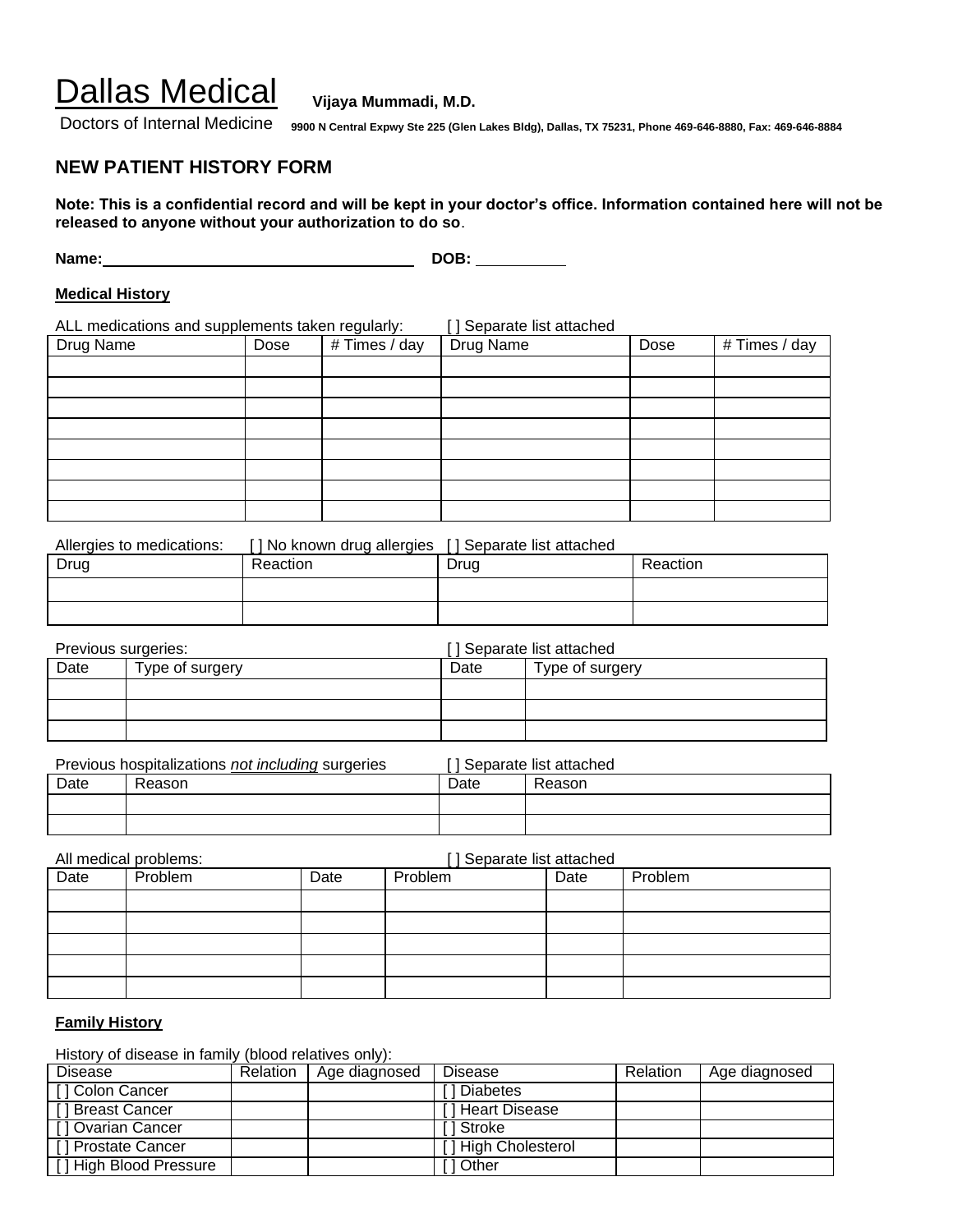Doctors of Internal Medicine **9900 N Central Expwy, Ste 225, (Glen Lakes Bldg) Dallas, TX 75231, Phone 469-646-8880, Fax: 469-646-8884**

## **CONSENT FOR TREATMENT**

Ivoluntarilyconsenttosuchmedicalorsurgicalprocedures,care,ortreatmentsbymyphysicianas aredeemed necessaryformeinherprofessional judgment. Ialsoconsenttothesamewithregardto herassistants'or designees'servicesrenderedunderhergeneralorspecificinstructions.

**Ialsoacknowledgethatthepracticeofmedicineisaninexactscienceandthatnoguaranteescanbe made to me with regard to results of diagnostic or therapeutic examinations, evaluations, procedures, or treatments.**

### **ASSIGNMENT OF INSURANCE BENEFITS**

I hereby authorize direct payment of surgical/medical insurance benefits to Dallas Medical for services rendered by the physician in person or by her assistants under her supervision. I understand that I am financially responsible for any balance not covered by my insurance.

Ialsounderstandthatalllaboratorytests,radiologyanddiagnosticprocedures,orotherpathology exams ordered by my physician will be sent to outside facilities and could be billed separately by these facilities. I understand that I am financially responsible for any balance not covered by my insurance.

### **AUTHORIZATION TO RELEASE MEDICAL INFORMATION**

I authorize Dallas Medical to release any medical or incidental information that may be necessary for my medical care or for processing applications for insurance benefits.

### **MEDICARE/MEDICAID**

Icertifythattheinformationgivenbymeinapplyingforpaymentiscurrent. Iauthorizereleaseofall recordsonrequestofthe authorizedrelevantgovernmentagency. Irequestthatdirectpaymentof authorized benefits be made to Dallas Medical on my behalf.

A photocopy of these assignments shall be as valid as the original.

| PATIENT'S PRINTED NAME:                  | DATE: |
|------------------------------------------|-------|
| PATIENT'S SIGNATURE:                     | DOB:  |
| PARENT/GUARDIAN NAME: (If required)      |       |
| PARENT/GUARDIAN SIGNATURE: (if required) |       |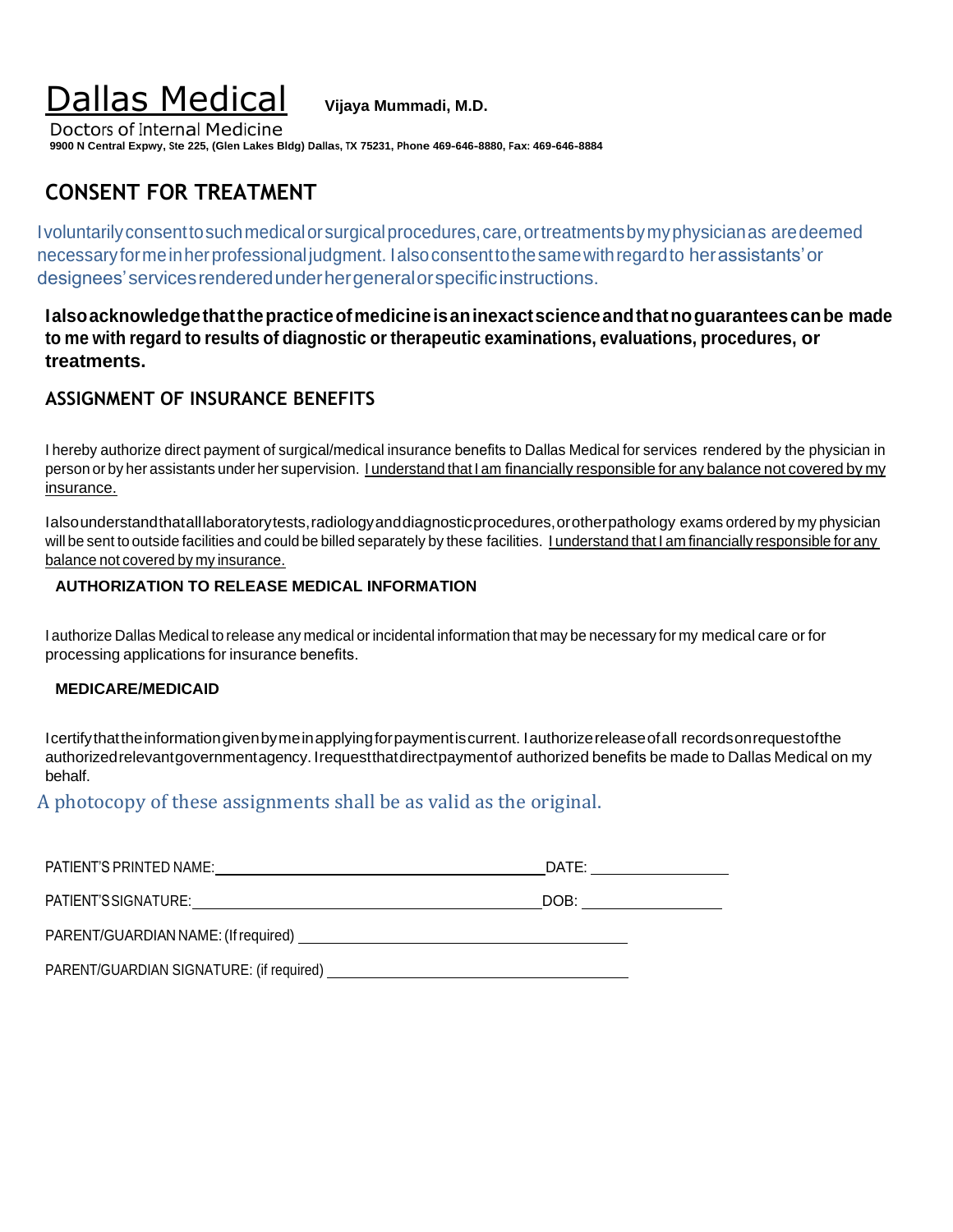Doctors of Internal Medicine **9900 N Central Expwy., Ste 225,(Glen Lakes Bldg) Dallas, TX 75231, Phone 469-646-8880, Fax: 469-646-8884**

In our efforts to comply with the Health Insurance Portability and Accountability Act (HIPAA), we need to be certain that we guard your privacy according to your wishes when it comes to you family, friends, and coworkers.

### **Please circle your response to the following:**

| May we leave messages concerning your appointments with a co-worker, receptionist,                                |        |     |     |
|-------------------------------------------------------------------------------------------------------------------|--------|-----|-----|
| or secretary that regularly answers your calls?                                                                   | YES NO |     | N/A |
| May we leave detailed messages on your voicemail at work? YES NO                                                  |        | N/A |     |
| May we leave detailed messages on your voicemail at home?                                                         | YES NO |     | N/A |
| May we leave detailed messages on your cell phone?<br>(Please remember that your cell phone is not a secure line) | YES NO |     | N/A |

Please list names of persons with whom we have permission to discuss your appointments, treatments or financial issues:

Name: Relationship: Relationship:

May we correspond with you via email? May we correspond with you via email:

@

You must inform us in writing of any changes in your directives. This consent takes effect on the date indicated below and will be kept in your file along with your acknowledgement of receipt of your Notice of Privacy Practices.